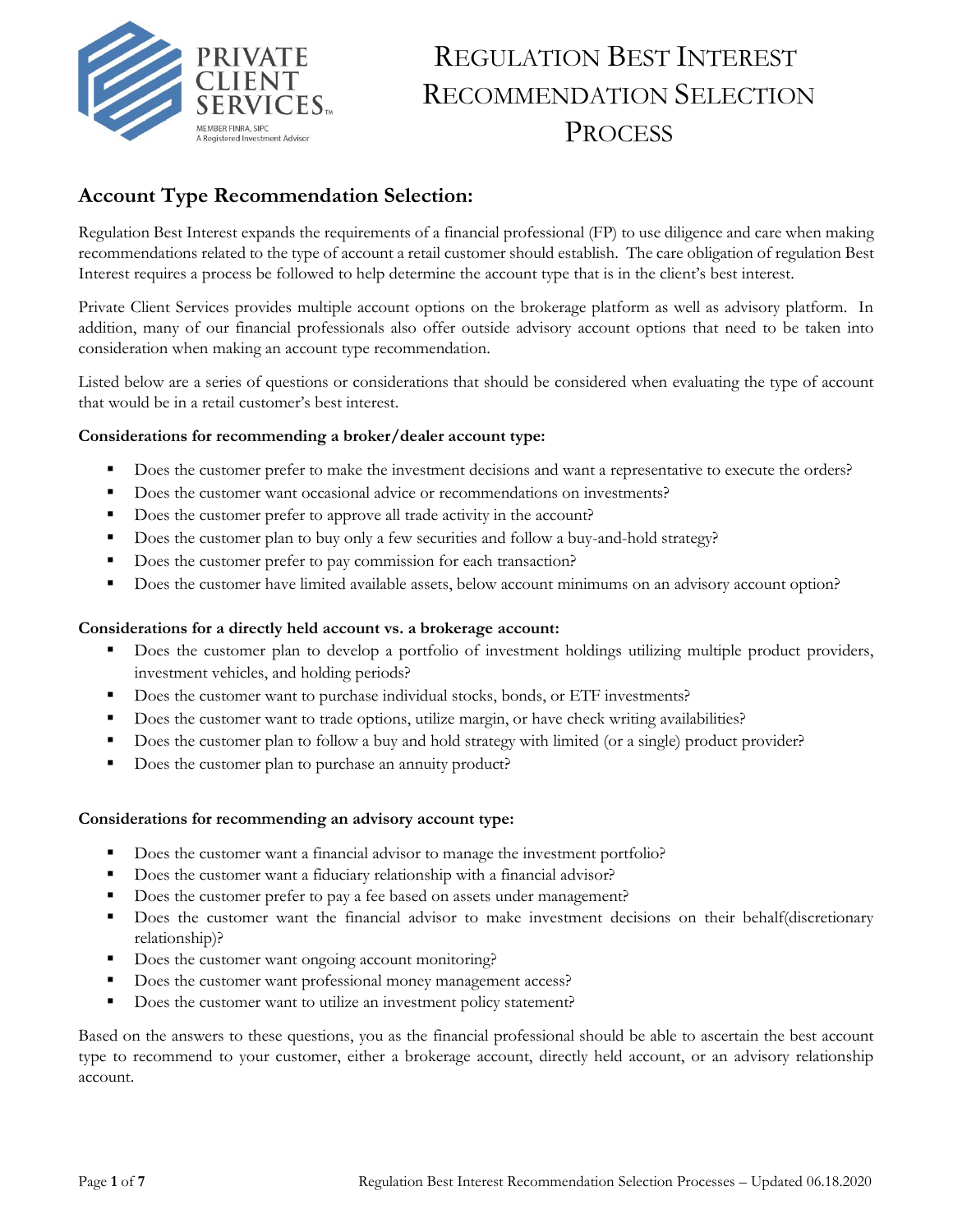# **Registration Type Recommendation Selection**

Once the account type recommendation has been selected, the next determination relates to the best registration type to be recommended to the customer. The registration types available include individual, joint, IRA, 529, etc. and may be available for broker dealer business, advisory business or both.

In most cases, the registration type will be determined by the overall purpose or goal of the account, and the customer will generally decide if the account should be individual or joint. Joint account options (WROS, TIC, etc.) are presented as options rather than recommendations.

Advisory account options will depend on the availability of services and registration types offered by the RIA. Non-PCS advisory firms should have their own processes for registration type selection and dually registered reps should consult with their advisory procedures for additional guidance.

PCS Advisors account options should be reviewed with the customer based on the customer's preferred services and money management method. Once discussed, the advisor should determine which registration type best fits the customer and make the recommendation(s). The PCS Advisory Account Selection Disclosure is used to identify the recommended account options presented to the client, and which option is selected by the customer. ([https://pcsbd.net/wp](https://pcsbd.net/wp-content/uploads/2019/04/PCS-Advisory-Account-Selection-Disclosure-Fillable-03312019.pdf)[content/uploads/2019/04/PCS-Advisory-Account-Selection-Disclosure-Fillable-03312019.pdf\)](https://pcsbd.net/wp-content/uploads/2019/04/PCS-Advisory-Account-Selection-Disclosure-Fillable-03312019.pdf)

### **Investment Recommendation Selection:**

Regulation Best Interest expands the requirements of a financial professional to use diligence and care when making investment recommendations to a retail customer. The care obligation of regulation Best Interest requires a process be followed to help determine when a recommendation is in the client's best interest.

Private Client Services provides access to a large range of products including mutual funds, annuities as well as individual stocks, bonds, and other products available for recommendation to customers. The fundamental objective when determining what product type and specific product to recommend to a customer is to determine which product is best suited to meet the goals and objectives of the client, while taking into account the client's risk profile. In addition Regulation Best Interest requires that an financial professional also utilize their skill to evaluate the product prior to the recommendation to determine other factors such as product performance during differing market conditions, overall cost to the client, liquidity factors (if an identified consideration for the specific customer), overall strength and stability of the product provider, and product features and benefits of the product.

Many of these considerations will be completed the same way for many products such as individual stock or bond recommendations but will have added considerations for other products. Below are guidelines that have been developed to assist financial professionals as they evaluate potential product recommendations for retail customers.

#### **Mutual Funds**

Since mutual funds provide a wide range of investment objectives and carry varying levels of risk it is important to review the fund prospectus to identify if the fund meets the objectives and risk levels that are acceptable to the client. Once this has been determined the financial professional should consider the following reviews to determine if the fund is in the best interest of the client using the care obligation requirements:

- The strength of the product manufacturer. There are thousands of mutual funds distributed by hundreds of manufacturers. The review must consider the stability of the product provider as well as the history of the fund itself. Newer funds have less track record and therefore greater uncertainty and risk.
- The share class being purchased must be reviewed to determine if the expenses associated with the class are in the best interest of the client. Long-term investments placed into C-share funds may result in higher overall costs to the client as compared to other share classes available in the same fund. Likewise, short term investments placed into A-share funds may result in higher costs as compared to C-share funds.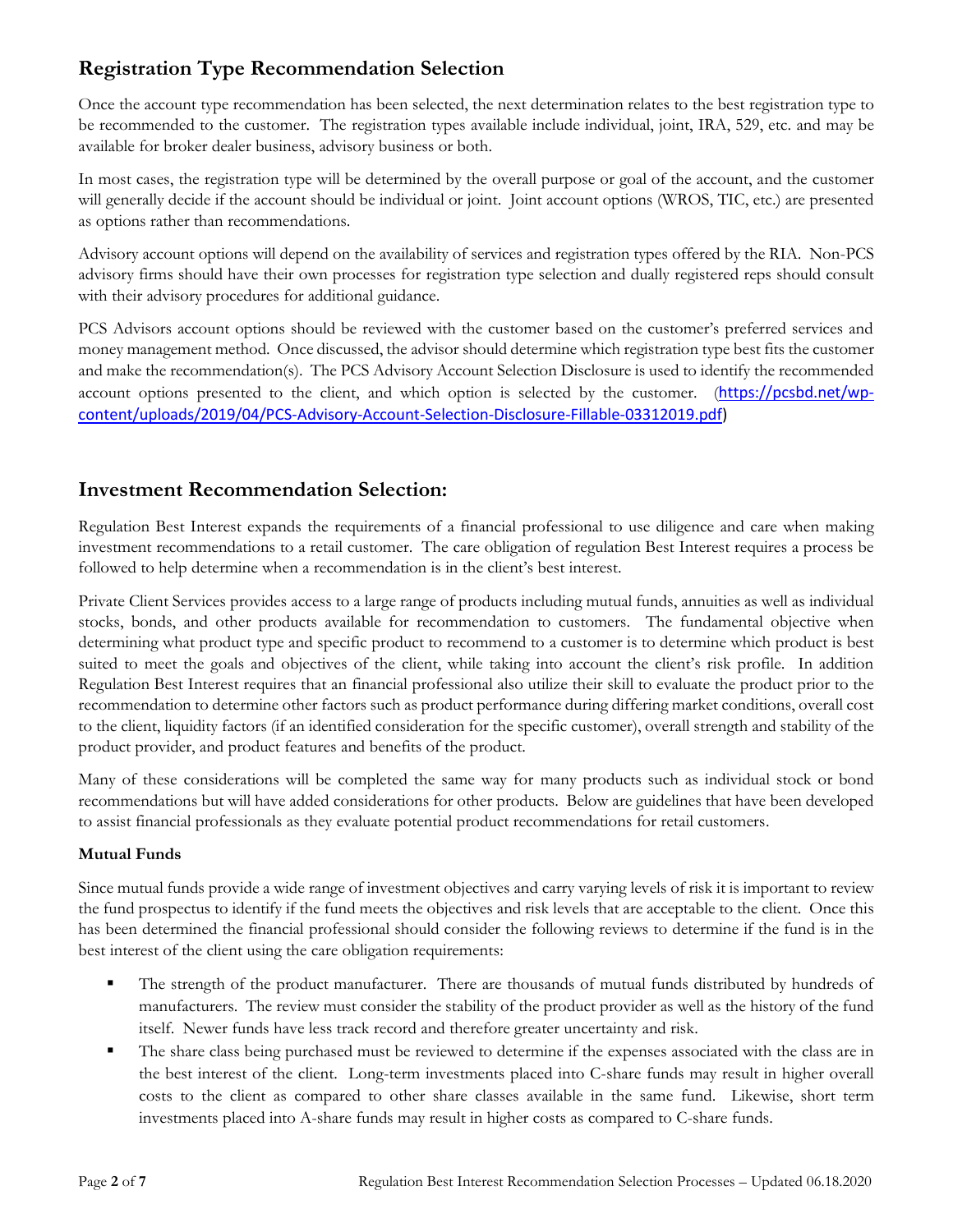Share class selection may have multiple justifications and situations that need to be considered. There is no set rule that is used in determining share class appropriateness, but a review of the overall costs to the client over the anticipated holding period should be reviewed so each available share class may be evaluated and used to determine the best option.

- The fund internal expenses should be reviewed as compared to other similar funds offered by other product providers as part of the evaluation process. Internal expenses vary by product provider and should be considered when evaluating overall fund performance as well as management style of the fund manager(s).
- Source of funds identifies where the money is coming from to fund the investment and identify if the purchase is part of a switch. A switch occurs when a sale of one fund is used to purchase a new position where a new commission is generated. PCS defines a switch when the two transactions occur within a 45-day timeframe. If a switch is identified the additional costs associated with the switch must be included in the recommendation decision. The review must include a determination if a comparable fund is available within the same fund family, if the comparable fund performance is acceptable, and if the additional cost to the client may be avoided. Regulation best Interest does not require that every recommendation be made utilizing the lowest cost option for the customer but does require the cost to be a contributing factor in the recommendation selection process.
- Regulation Best Interest's care obligation charges the financial professional with the obligation to utilize their professional knowledge to evaluate product recommendations considering how the product performs in different market conditions. When evaluating a mutual fund the FP should review the past performance of the fund as compared to other funds in the same sector to evaluate the performance during both up markets as well as down markets to determine how the fund performs against its peers, as well as evaluate if the fund demonstrates a greater downside negative performance, indicating greater downside risk to the customer in a negative market condition. This review may include review of performance charts as well as comparing fund beta to other similar funds.

### **Variable and Equity Index Products**

Variable annuities are complex products with multiple sub-accounts and varying product features and enhancements. VA recommendations must be determined on a case by case basis since each customer's needs are unique and each VA contract has varying features and benefits. VA's, like mutual funds have different share classes and expense structures that must be considered when determining a recommendation. Annuities are long-term investments which must be suitable for the client. Private Client Services discourages switching from one product to another without very sound reasons. Annuities are designed to provide tax deferred buildup of assets and may be purchased to provide a death benefit and/or income payment for the owner's lifetime.

- Liquidity: VA contracts have varied withdrawal options and are purchased as long term investments, usually for retirement purposes as a supplement to other retirement accounts. The liquidity needs of the customer must be considered when recommending a VA product. Newer product releases may have a liquidity rider that provides for charge free withdrawals; however, these riders include an additional cost to the customer. These additional costs must be considered with the liquidity needs of the customer.
- **Exercise Surrender Charges: VA contracts generally have surrender penalties if the funds are withdrawn prior to the end** of the surrender period. Surrender periods vary by product and by share class. Depending on the liquidity needs of the customer the surrender schedule and related surrender charges must be considered as part of the recommendation decision. Most contracts will have a 10% annual surrender free withdrawal feature that should also be considered for customer liquidity needs. PCS has determined that annuities with surrender schedules greater than 10 years or surrender charges higher than 10% are never in the best interest of the customer and will not be approved.
- Concentration: When reviewing an annuity product, the FP should review the current holdings of the customer to determine if there are other annuity contracts currently owned by the customer. Due to factors such as liquidity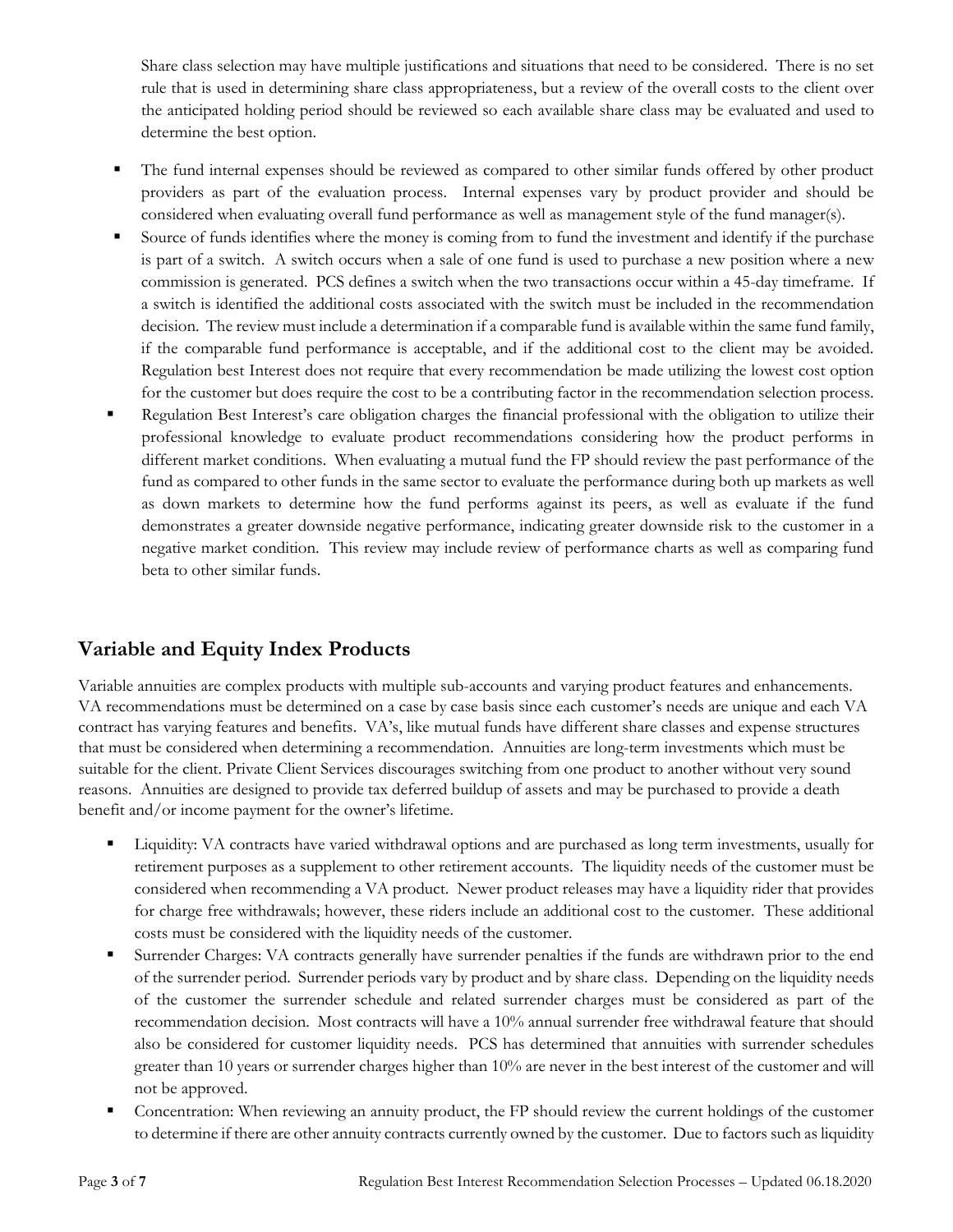and cost annuity contracts that make up greater than 50% of a customer's investments should be reviewed carefully prior to recommending additional annuity holdings. Special attention should be placed on the review of liquidity needs as well as diversification of sub-accounts.

- Death Benefit: VA contracts provide for death benefit payouts which avoid probate and flow directly to the beneficiaries. VA contracts calculate death benefits and accumulated death benefit guarantees differently by contract type. If the VA is being purchased for the death benefit, the review should consider the different death benefit options and which option best benefits the customer.
- Internal expenses: The internal expenses of a VA are charged directly to the policy owner and can have a large effect on the performance of the contract. A review of the internal expenses, M&E, rider, admin fees and subaccount costs must be completed to determine the appropriateness of the recommendation.
- Bonus Features: Some VA contracts will allow for a "bonus" where the value of the annuity is increased at the time of sale. Bonus features are never free to the policy owner and the costs associated with the bonus must be disclosed to the client prior to the sale. These costs will also affect the performance of the policy. Many bonus features are utilized to offset surrender penalties when replacing one contract with a new annuity contract. Special attention must be given to these situations to determine if the customer will be placed in a better position if utilizing a bonus feature and if the cost is justified.
- Riders: VA's may have enhanced features called riders. Riders may be added to a policy to allow for guaranteed withdrawals, income, accumulation, or death benefit. Riders are sometimes key determining factors to recommend an annuity product to meet a specific customer need. Every rider has a cost to the policy owner and must be disclosed prior to the sale. These costs must also be factored into the recommendation determination.
- Replacements/1035 exchanges: A replacement/1035 exchange is when one insurance policy or annuity is sold and replaced with a new policy. Replacement/1035 exchange applications require additional disclosure to the client as well as enhanced review. A replacement/1035 should always benefit the client or place the client in a better position than the replaced policy. Every replacement/1035 recommendation must include a side by side comparison of death benefit, expenses, and riders to determine if the replacement is in the customer's best interest.
- Share Class: Annuity contracts may be issued with varying share classes, each with different cost structures and features/benefits. Some share classes are designed for shorter holding periods, liquidity needs, or only offer limited features. The share class determination of a recommendation must coincide with the best needs of the customer.
- Tax Considerations: VA policies provide tax deferral benefits to withdrawals as a reason for purchasing a contract. When a VA is purchased in a qualified account the tax benefit does not apply since the funds are already in a tax deferred status. The purchase must provide additional benefits to the client to justify the purchase. Careful consideration must be taken when reviewing retirement plan rollovers into VA contracts to ensure that a different product is not in the best interest of the client. Additionally, all 401K rollovers must include a customer signed rollover disclosure form. (New for Regulation Best Interest)
- Senior Clients: Best interest standards must be considered when making recommendations to older investors. Considerations when dealing with senior investors include:
	- o Current and prospects for employment
	- o Primary expenses including whether the customer still has a mortgage
	- o Sources of income and whether it is fixed or will be in the future
	- o Income needed to meet fixed or anticipated expenses
	- o Savings for retirement and how they are invested
	- o Liquidity needs
	- o Financial and investment goals (income needs, preservation of capital, accumulation of assets for heirs)
	- o Health care insurance and future needs to fund health costs

These additional considerations are crucial to the recommendation decision and should be well documented for any recommendation. Senior customers represent a higher level of risk and additional care must be taken to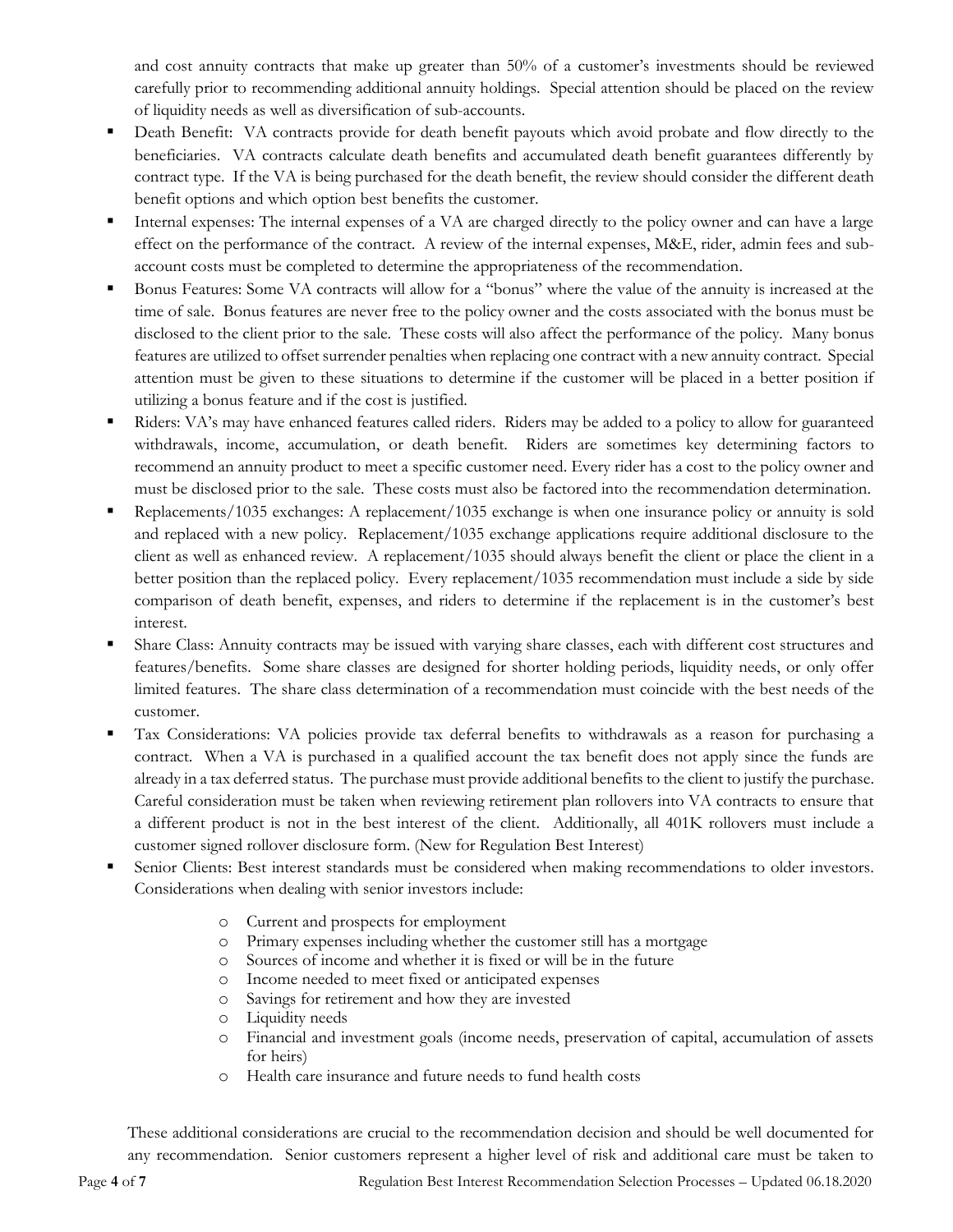ensure the recommendation represents the best interest for not only the customer, but also consider any beneficiaries named on the contract.

Variable Universal Life products: As with any insurance policy, a VUL contract is written with specific purpose. These contracts may be used in multiple advanced planning strategies and the recommendation for a policy purchase must be reviewed with sufficient detail to allow the FP to understand and justify the recommendation. All policy features, benefits and costs must be included in the recommendation due diligence to ensure the policy recommendation is in the customer's best interest.

Equity Indexed Annuities are a hybrid of a fixed and variable annuity but have very different features and benefits and perform very differently. An EIA is an annuity product that is tied to the performance of a market index such as the S&P 500, or another index. The annuity performance will depend not only on the performance of the applicable index, but also based on the parameters set up when purchasing the annuity.

Many considerations used during the review of VA contracts are the same for EIA contracts, but there are some additional considerations.

- Earnings cap/limit: Most EIA contracts will have a listed earnings cap or limit. This identified the maximum growth limit for the contract, no matter how well the underlying index does. This limit must be used in the recommendation decision and be acceptable to the customer.
- **•** Participation Rate: This identifies the level of participation in the growth of the index the contract will credit to the owner. An index may perform higher than the cap rate, but if the participation rate is only 50% then the contract may not achieve the cap rate. The participation rate must be used in the recommendation decision and be acceptable to the customer.
- Indexing Method: There are multiple indexing methods that are available with indexed products, depending on the contract purchased. The indexing method determines how the performance is credited to the contract, for example the method may be an annual reset, biennial, high water mark, point to point, or other methods as defined within the contract. The indexing method must be used in the recommendation decision and be acceptable to the customer.

Recent product developments in the annuity product space have resulted in hybrid products that also may include downside performance protection limits, index sub-account options, and fee-based compensation models. These products are very complex and may include upside performance limitations or participation rates, extended indexing methods, of additional fees and expenses. Additional care must be taken when evaluating these products to ensure all product features and benefits as well as cost structures are included in the best interest recommendation determination prior to presenting to the customer.

## **Brokerage Products**

Brokerage accounts allow customers to purchase various investments within a single account. The securities included in this section include: Equities(Stock), Fixed Income (Bonds), Options, Exchange Traded Funds (ETF), Mutual Funds, Unit Investment Trusts (UIT), and Exchange Traded Real Estate Investment Trusts (REIT).

Recommendations for brokerage products include the following considerations:

- Each equity and/or fixed income issue must be evaluated to determine the risk associated with the holding. Risk levels vary widely depending on the underlying strength of the issuing company and historical performance of the price and dividend if applicable. The client's risk tolerance must be compared to the risk of the purchase as a factor of the recommendation.
- Fixed Income products range in risk depending on the issuer and are assigned a rating. The rating must be considered to determine the perceived risk by the rating agency and is directly related to the risk tolerance of the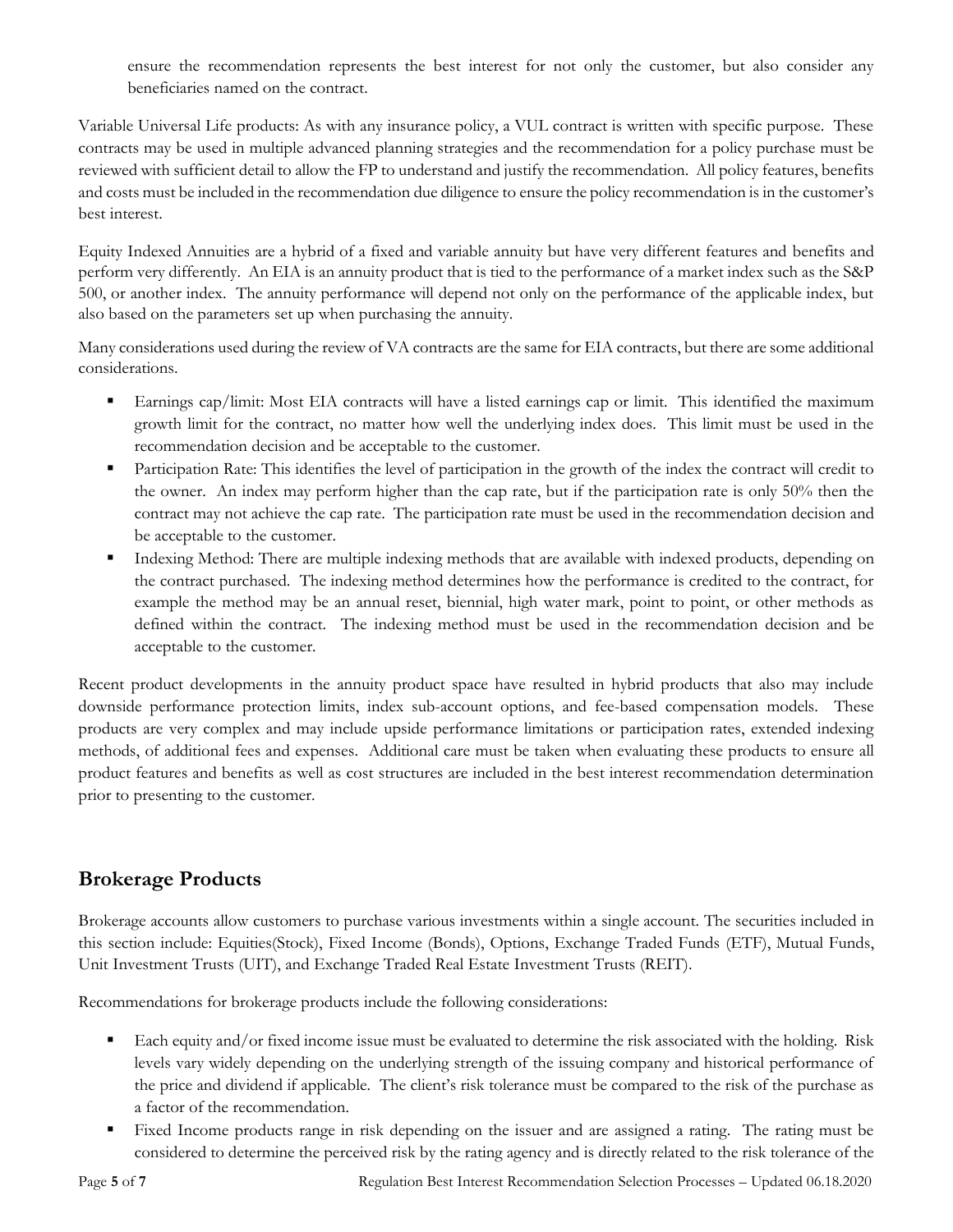customer. Additional consideration needs to be taken regarding the rate of return, any premium in the price of the bond, payment history of dividends and timing of dividends.

- How a new purchase fits into a portfolio of equities is also a factor that must be considered when making a recommendation. A specific transaction may be outside the client's risk tolerance, but when reviewed with a portfolio may be supplemented with other holdings that offset the risk and contributes to a best interest determination.
- ETF's are portfolios of equities that trade on an exchange with price variations like an individual equity position. ETF's generally will invest in specific market sectors or with very specific portfolio objectives. ETF's price will vary throughout the trading day and are liquid just like an equity investment. ETF's also have varying risk levels which must be evaluated and compared to the client's risk tolerance as part

of the review. The ETF investment objective must be compared to the objective of the customer to ensure the recommendation is in the customer's best interest. ETF's may be recommended as part of a portfolio to provide additional diversification over individual equity positions.

- Mutual fund recommendations made within a brokerage account should include all of the review considerations outlined in the Mutual Funds section above.
- A UIT is a specific portfolio designed to meet a designated objective and risk level. The portfolio will generally be limited in holdings and have significantly less holdings than a mutual fund or ETF. A UIT also has a set maturity date and may have liquidity limitations. UIT's must be reviewed not only for risk tolerance and investment objective, but also for liquidity need versus the client's goals and needs. At maturity, a UIT owner has the ability in most cases to roll the portfolio into the next issue class, extending the maturity timeline. If the transaction being recommended is a rollover, the cost or load must be reviewed to ensure the client is receiving all breakpoints, or reduced sales charges available. UIT recommendations must consider all product features, costs, and limitations to ensure the best interest of the customer is being met prior to recommending a UIT.
- A REIT is a portfolio of real estate holdings designed to both appreciate and provide income based on interest paid by the underlying holdings. Exchange Traded REITs provide liquidity to the investor and are priced based on the market in which they trade. A REIT is considered an alternative investment since it invests in real estate. Exchange traded REITs are considered significantly less speculative than non-traded REITs but still must be evaluated for risk and objective versus the client's suitability information. REITs have additional risk due to the underlying portfolio being subject to interest rate risk, especially in an increasing interest rate environment. Recommendations of REITs should consider all holdings for the customer to ensure the risk level of the portfolio does not exceed the client stated risk tolerance.
- Options: Recommendation considerations for options contracts vary based on the type of option transaction, strategy, risk tolerance, maximum gain, and maximum potential loss on the contract. Options may be used as hedge strategies or in a more aggressive strategy. Recommendations for options investing requires additional knowledge and separate approvals by the firm and require review of the underlying security or index prior to determining best interest for the customer.

### **Brokerage Account Strategy Selection:**

Regulation Best Interest does NOT require every recommendation made within a brokerage account to be documented if the firm and Registered Representative can describe the overall purpose, goal or strategy used to base the recommendations. For example, a retail customer brokerage account may be made up of a combination of stocks, preferred stock, individual bonds, ETF holdings, and money market assets. Depending on the percentage of these holdings the overall strategy may be growth, income, or a combination. As Registered Representatives it is your responsibility to know your customer, understand their suitability information, and make recommendations designed to assist in achieving the account goals.

To identify the strategy for a brokerage account (and avoid documenting each individual recommendation) you need to discuss the investment goals, timeframe, risk exposure, tax situation, and other factors with the client. Working with the